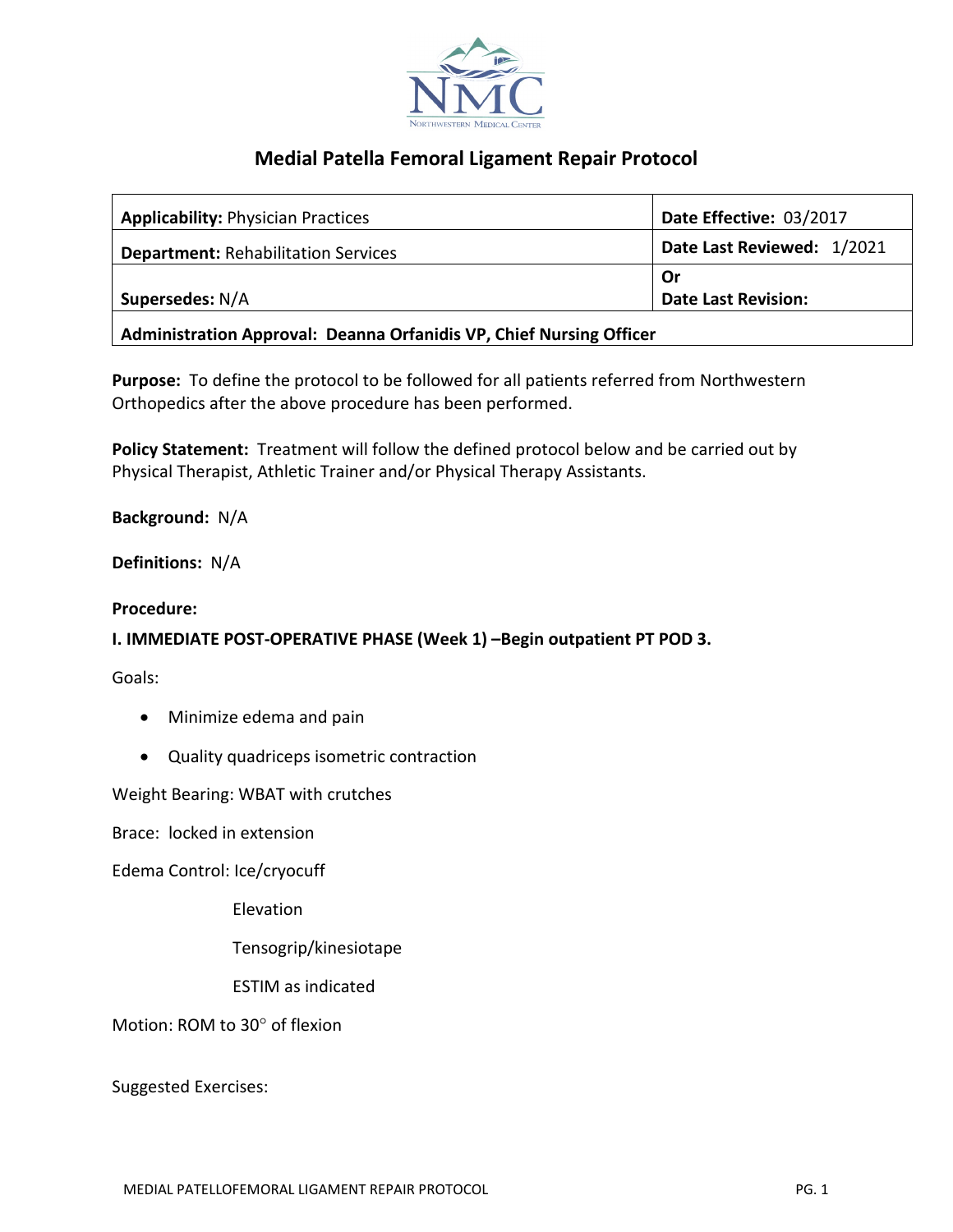

A/PROM knee 0-30°

Quadriceps isometrics

Ankle pumps

Straight Leg Raises

Hip Adduction

Flexibility: Hamstring Stretches, Calf Stretches

### **II. ACUTE PHASE (Week 2-6)**

Goals:

- Resolve edema and pain
- Quad strengthening especially VMO
- Progression of ROM

Weight Bearing: WBAT wean from crutches

Brace: Open brace to 0-30° when able to perform SLR without lag then progressively open brace per motion guidelines below.

DC brace to sleep at 2 weeks

Edema Control: Ice/cryocuff

Elevation

Tensogrip/kinesiotape

ESTIM as indicated

Motion: at least : 0- 60° week 2

0-90 week 4

Full week 6-8

Suggested Exercises:

Continue phase 1 exercises add-

Knee extension 60-0 within painfree arc

Initiate Quadriceps muscle training